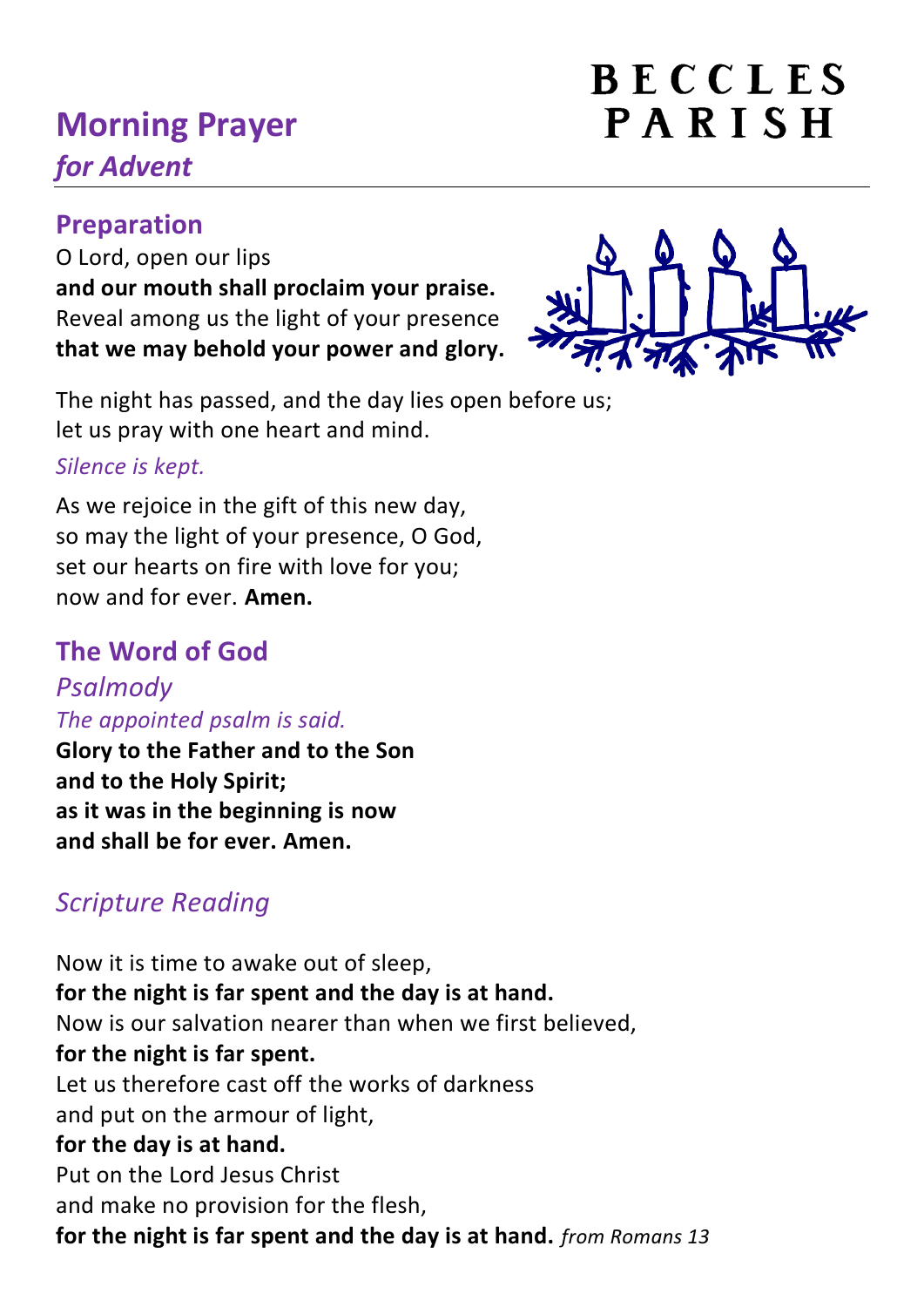## **Canticle**

*The Benedictus (The Song of Zechariah)* 

*From Advent Sunday until 16 December:*

*Refrain:* **Look towards the east, O Jerusalem, and see the glory that is coming from God.**

*From 17 December until Christmas Eve: Refrain:* **Like the sun in the morning sky, the Saviour of the world will dawn; like rain upon the meadows, the Christ will come down upon us.** 1 Blessed be the Lord the God of Israel, who has come to his people and set them free. 2 He has raised up for us a mighty Saviour, born of the house of his servant David. 3 Through his holy prophets God promised of old to save us from our enemies, from the hands of all that hate us, 4 To show mercy to our ancestors, and to remember his holy covenant. 5 This was the oath God swore to our father Abraham: to set us free from the hands of our enemies, 6 Free to worship him without fear, holy and righteous in his sight all the days of our life. 7 And you, child, shall be called the prophet of the Most High, for you will go before the Lord to prepare his way,

8 To give his people knowledge of salvation

by the forgiveness of all their sins.

9 In the tender compassion of our God

the dawn from on high shall break upon us,

10 To shine on those who dwell in darkness and the shadow of death, and to guide our feet into the way of peace.

*Luke 1.68-79*

**Glory to the Father and to the Son**

**and to the Holy Spirit;**

**as it was in the beginning is now**

**and shall be for ever. Amen.**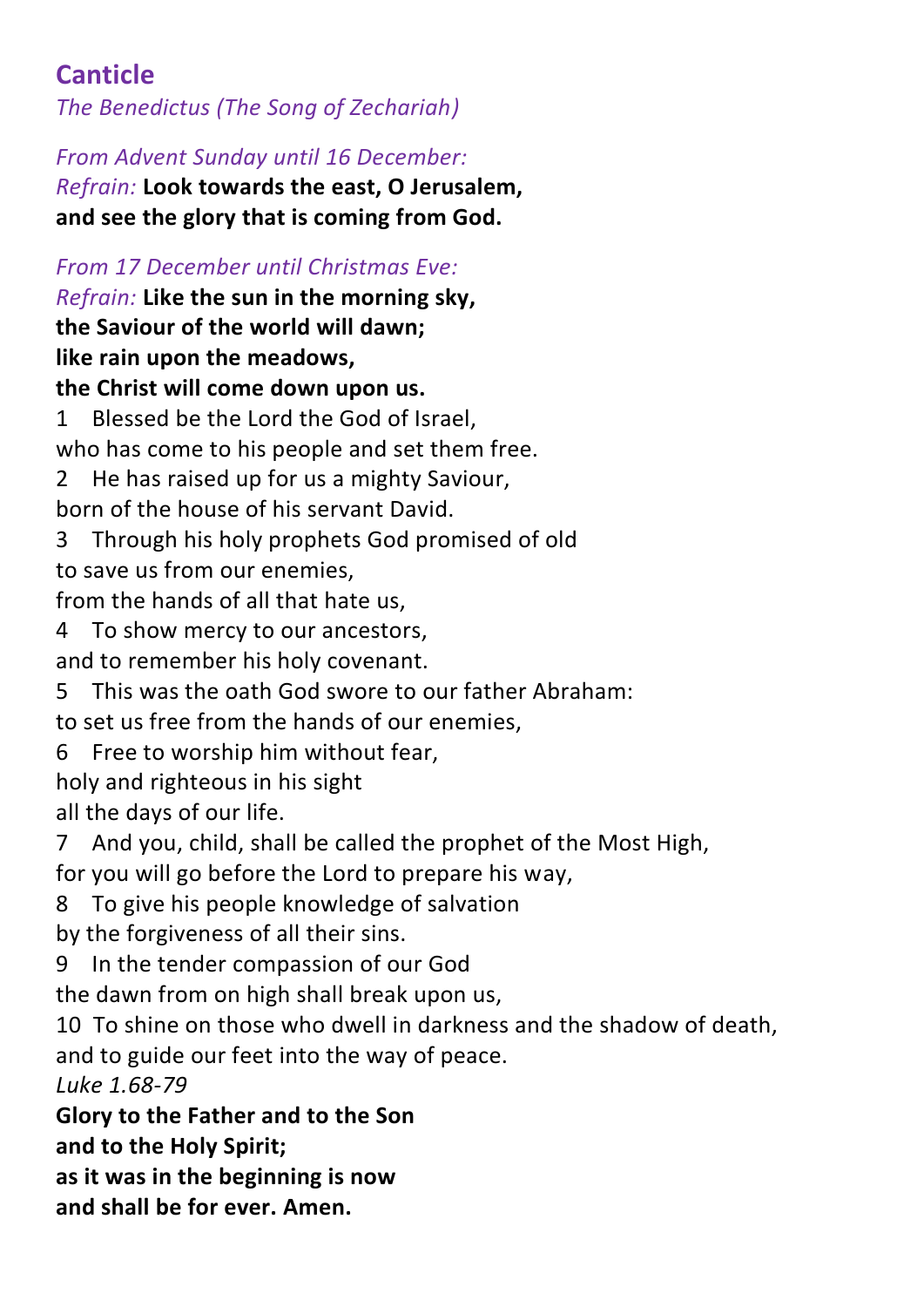#### *From Advent Sunday until 16 December:*

**Look towards the east, O Jerusalem, and see the glory that is coming from God.**

#### *From 17 December until Christmas Eve:*

**Like the sun in the morning sky, the Saviour of the world will dawn; like rain upon the meadows, the Christ will come down upon us.**

### **Prayers**

*Intercessions are offered*

- ¶ *for the day and its tasks*
- ¶ *for the world and its needs*
- ¶ *for the Church and her life*

Lord, in your mercy **hear our prayer.** *(or)* Lord, hear us. **Lord, graciously hear us.**

#### *Silence may be kept.*

#### *The Collect of the day or the following is said*

Almighty God, give us grace to cast away the works of darkness and to put on the armour of light, now in the time of this mortal life, in which your Son Jesus Christ came to us in great humility; that on the last day, when he shall come again in his glorious majesty to judge the living and the dead, we may rise to the life immortal; through him who is alive and reigns with you, in the unity of the Holy Spirit, one God, now and for ever. **Amen.**